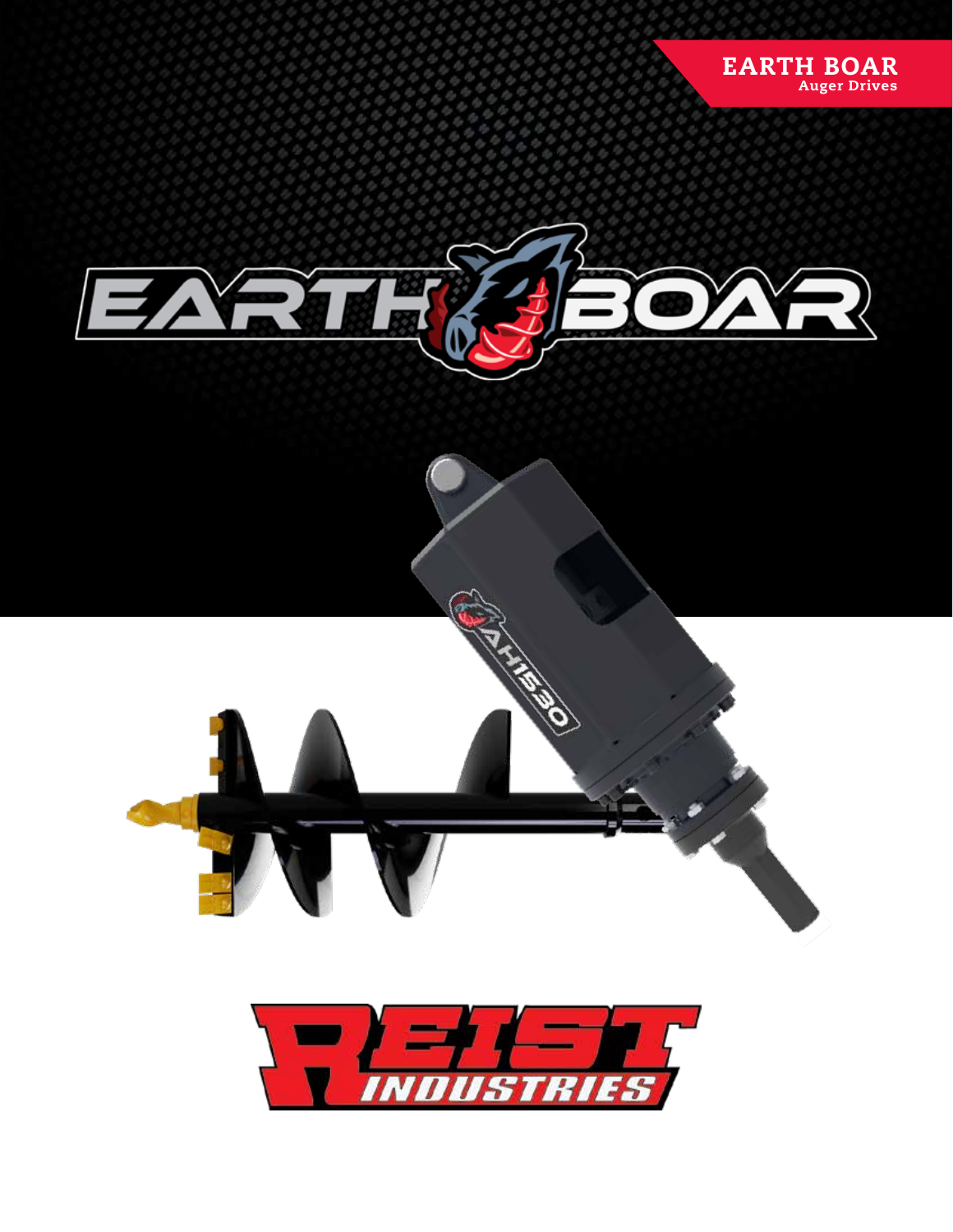# **A NEW SPIN ON PRODUCTIVITY**

## **ABOUT THE EARTH BOAR**

- Robust compact planetary auger drive
- Mounts available for skid steer loaders, and tractor front end loaders
- Flow ranges between 6-35 GPM
- Comes standard with 2" hex output shaft
- The AS series are ideal for farm, ranch, construction, and rental applications
- The AH model has higher torque output and has a field serviceable output shaft



*FDHAS-1530US*



*AS-1530*

*AH-1530*

| <b>Specifications</b>          | AS-0615          | AS-1020          | AS-1530          | AS-2035         | AH-1530          |
|--------------------------------|------------------|------------------|------------------|-----------------|------------------|
| <b>Dimensions (Drive only)</b> | 10 X 10 X 28 IN  | 10 X 10 X 28 IN  | 10 X 10 X 28 IN  | 10 X 10 X 28 IN | 11 X 11 X 35 IN  |
| <b>Weight Drive</b>            | 150 LBS.         | 150 LBS.         | 150 LBS.         | 151 LBS.        | 185 LBS.         |
| <b>Output Shaft Size</b>       | $2"$ HEX         | $2"$ HEX         | $2"$ HEX         | $2"$ HEX        | $2"$ HEX         |
| Max. Dia. Dirt                 | 18 IN            | 30 IN            | 36 IN            | 36 IN           | 36 IN            |
| Max. Dia. Rock                 | 18 IN            | 24 IN            | 36 IN            | 36 IN           | 36 IN            |
| <b>Gear Train Type</b>         | <b>PLANETARY</b> | <b>PLANETARY</b> | <b>PLANETARY</b> | PLANETARY       | <b>PLANETARY</b> |
| Min./Max. Flow                 | 6-15 GPM         | 10-20 GPM        | 15-30 GPM        | 20-35 GPM       | 15-30 GPM        |
| <b>Max. Continuous PSI</b>     | 3000 PSI         | 3000 PSI         | 3000 PSI         | 3000 PSI        | 3000 PSI         |
| <b>Max Intermittent PSI</b>    | 3500 PSI         | 3500 PSI         | 3500 PSI         | 3500 PSI        | 3500 PSI         |
| <b>Field Serviceable</b>       | N <sub>O</sub>   | N <sub>O</sub>   | N <sub>O</sub>   | N <sub>O</sub>  | <b>YES</b>       |
| <b>Limited Warranty</b>        | 4 YEARS          | 4 YEARS          | 4 YEARS          | 4 YEARS         | 5 YEARS          |

| <b>Torque Output</b> | AS-0615        | AS-1020        | AS-1530        | AS-2035        | AH-1530        |
|----------------------|----------------|----------------|----------------|----------------|----------------|
| <b>2000 PSI</b>      | 1,008 FT. LBS. | 1.165 FT. LBS. | 1,674 FT. LBS. | 2,016 FT. LBS. | 2,041 FT. LBS. |
| <b>2500 PSI</b>      | 1,260 FT. LBS. | 1,456 FT. LBS. | 2,092 FT. LBS. | 2,520 FT. LBS. | 2,550 FT. LBS. |
| 3000 PSI             | 1,512 FT. LBS. | 1,747 FT. LBS. | 2,511 FT. LBS. | 3,025 FT. LBS. | 3,062 FT. LBS. |
| 3500 PSI             | 1.764 FT. LBS. | 2.038 FT. LBS. | 2.929 FT. LBS. | 3.529 FT. LBS. | 3,572 FT. LBS. |

| <b>Speed</b><br>Output | AS-0615   | AS-1020        | AS-1530        | AS-2035        | AH-1530       |
|------------------------|-----------|----------------|----------------|----------------|---------------|
| 6 GPM                  | 36 RPM    | <b>NA</b>      | <b>NA</b>      | <b>NA</b>      | <b>NA</b>     |
| <b>10 GPM</b>          | 61 RPM    | 53 RPM         | <b>NA</b>      | <b>NA</b>      | <b>NA</b>     |
| 15 GPM                 | 91 RPM    | 79 RPM         | <b>55 RPM</b>  | <b>NA</b>      | 45 RPM        |
| <b>20 GPM</b>          | <b>NA</b> | <b>105 RPM</b> | 73 RPM         | 61 RPM         | <b>60 RPM</b> |
| <b>25 GPM</b>          | <b>NA</b> | <b>NA</b>      | 92 RPM         | <b>76 RPM</b>  | <b>75 RPM</b> |
| 30 GPM                 | <b>NA</b> | <b>NA</b>      | <b>110 RPM</b> | <b>91 RPM</b>  | <b>90 RPM</b> |
| <b>35 GPM</b>          | <b>NA</b> | <b>NA</b>      | <b>NA</b>      | <b>106 RPM</b> | <b>NA</b>     |

### **WARRANTY**

All Earth Boar auger drives are manufactured to be free from



defects in material and workmanship for a period of 4 years (AS Series) and 5 years (AH Series) from the time of purchase. Contact Reist Industries for more information and full terms of warranty.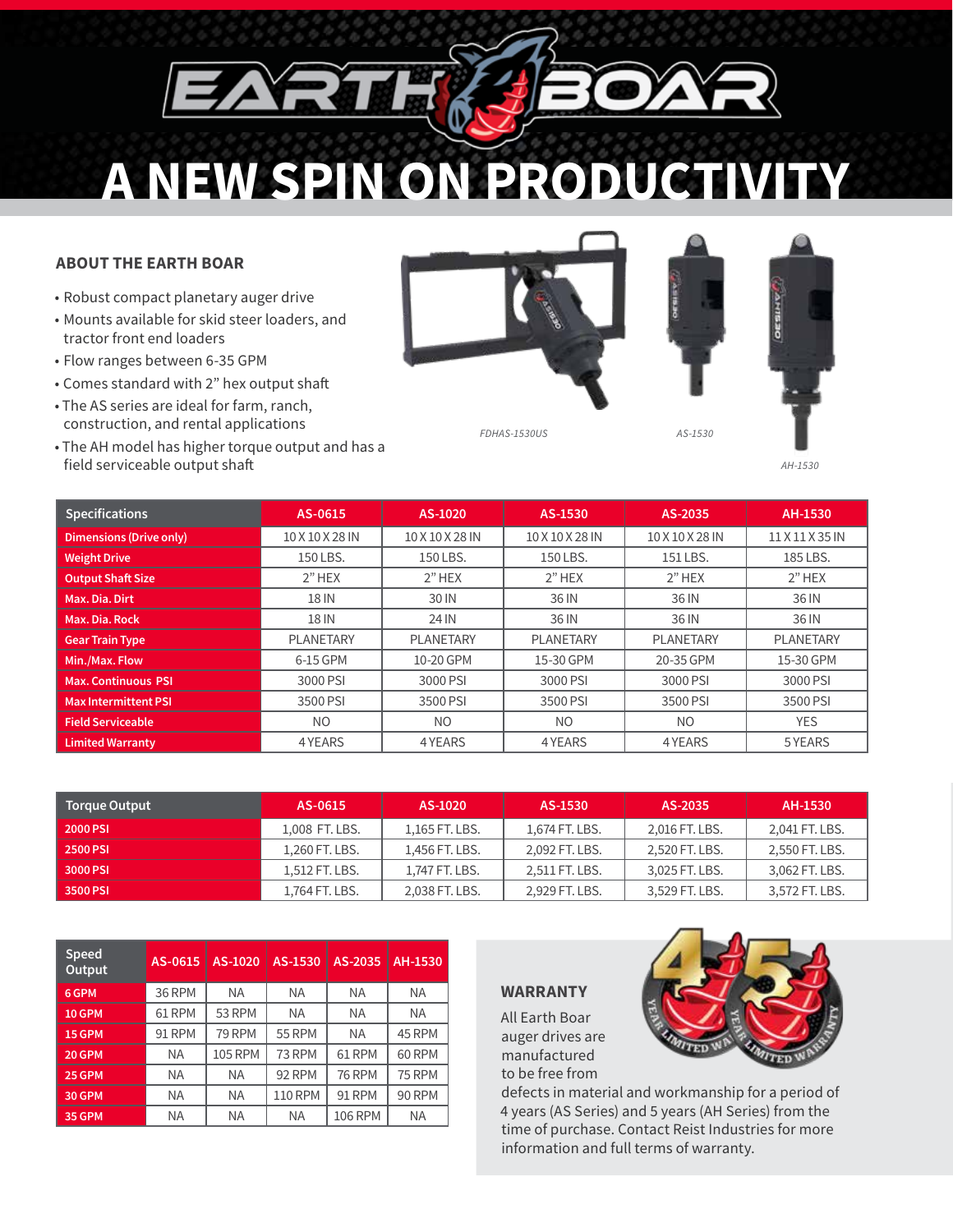

### **DIRT AUGERS**

- Suited for drilling in displaceable soils such as sand, silt, or clay.
- Features a hardened cast boring
- Bolt-on tooth design
- 48" length
- Semi-Double flight design
- 5/16" Flighting
- 3.5" Diameter Pilot

| Model           | Shaft    | <b>Diameter</b> | ∣ Length |
|-----------------|----------|-----------------|----------|
| <b>DA06200H</b> | $2"$ HEX | 6               | 48"      |
| <b>DA09200H</b> | 2"HEX    | 9               | 48"      |
| <b>DA12200H</b> | 2"HEX    | 12              | 48"      |
| D156200H        | 2"HEX    | 15              | 48"      |
| <b>DA18200H</b> | $2"$ HEX | 18              | 48"      |
| <b>DA24200H</b> | $2"$ HEX | 24              | 48"      |
| <b>DA30200H</b> | $2"$ HEX | 30              | 48"      |
| <b>DA36200H</b> | 2"HEX    | 36              | 48"      |



- Suited for cutting through tough cobble, boulders, fractured, or solid rock
- Bullet teeth arranged at optimal cutting angles
- Replaceable tooth design
- 48" length
- Semi-Double flight design
- 5/16" Flighting
- 3.5" Diameter Pilot

| <b>Model</b>    | Shaft    | Diameter   Length |     |
|-----------------|----------|-------------------|-----|
| <b>RA06200H</b> | $2"$ HEX | 6                 | 48" |
| <b>RA09200H</b> | $2"$ HEX | q                 | 48" |
| <b>RA12200H</b> | $2"$ HEX | 12                | 48" |
| R156200H        | $2"$ HEX | 15                | 48" |
| <b>RA18200H</b> | $2"$ HEX | 18                | 48" |
| <b>RA24200H</b> | $2"$ HEX | 24                | 48" |



# **ROCK AUGERS TREE SHRUB AUGERS**

- Suited for drilling in displaceable soils such as sand, silt, or clay.
- Features a hardened cast boring
- Bolt-on tooth design
- 48" length
- 5/16" Flighting
- 3.5" Diameter Pilot

| Model           | <b>Shaft</b> | Diameter   Length |     |
|-----------------|--------------|-------------------|-----|
| <b>TA18200H</b> | $2"$ HEX     | 18                | 48" |
| <b>TA24200H</b> | 2" HEX       | 24                | 48" |
| <b>TA30200H</b> | $2"$ HEX     | 30                | 48" |
| <b>TA36200H</b> | $2"$ HEX     | 36                | 48" |

# **REPLACEMENT WEAR PARTS**

Bolt on wear parts such as pilots and teeth are made to last but can be easily replaced when necessary.

| <b>Wear Parts</b> | <b>Description</b>          |
|-------------------|-----------------------------|
| 123909            | DIRT PILOT SB35             |
| 123910            | DIRT TOOTH 35G              |
| 123911            | DIRT TOOTH 35               |
| 123907            | <b>CARBIDE - DIRT PILOT</b> |
| 123908            | <b>CARBIDE - DIRT TOOTH</b> |
| 124453            | <b>CARBIDE - ROCK PILOT</b> |
| 115185            | CARBIDE - BULLET TOOTH      |











*<sup>115185</sup> <sup>123908</sup> <sup>123911</sup> <sup>123910</sup>*



# *123909 123907 124453*